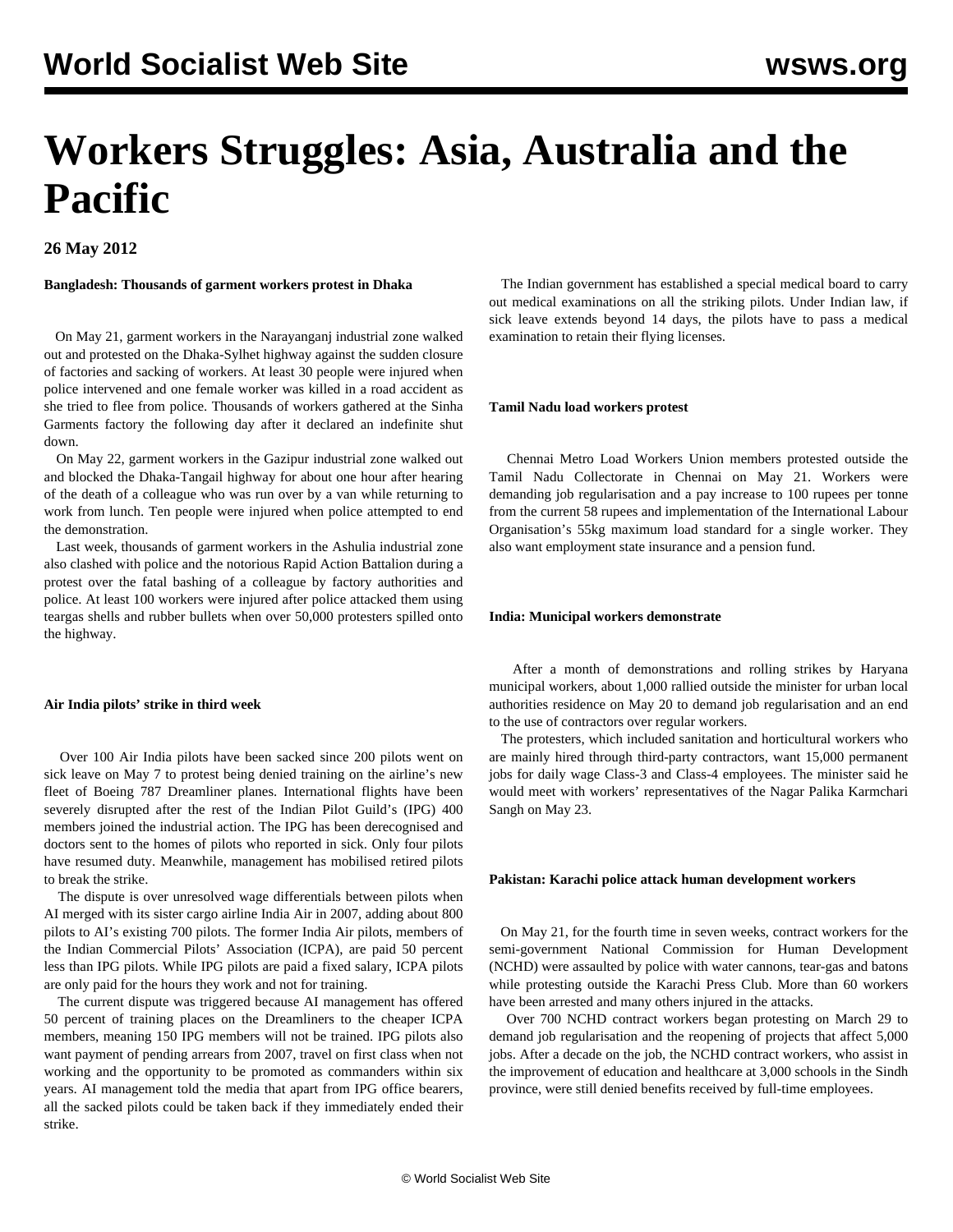Close to 2,000 protesting contract workers of the Punjab Population Welfare Department were attacked by police in Lahore on May 16 when they refused to end their demonstration outside the Civil Secretariat's office. Protesters rejected the secretariat's verbal promise to meet later over the issues and forced their way into the government compound. Close to 200 workers were arrested and many received head injuries when police baton-charged the group.

 The protest followed a week of strike action coordinated by the All Pakistan Clerks Association (APCA). Their demands included the immediate regularisation of 35,000 jobs and the reversal of the government's plan to merge the welfare and health departments. APCA said strike action would continue. Contract workers are only paid 7,000 rupees (\$US76) a month.

### **Punjab paramedics maintain rolling stoppages**

 Punjab Paramedical Alliance (PPA) members at the Lahore Children's Hospital boycotted the outpatients department for two hours and demonstrated outside the hospital on May 21. The year-long state-wide wage dispute has involved protests and rolling two-hour stoppages at public hospitals. Paramedics ended industrial action in February over the same issues after health officials agreed to consider their demands.

 PPA members want a service structure for lesser qualified Grade 1 to Grade 4 employees, a health professional allowance, and regularisation of contract workers. According to paramedics, the Punjab chief minister has failed to honour a promise made in May 2011 to give "high priority" to their demands.

 On May 22, PPA officials said that paramedics would end strike action but maintain daily two-hour protests at all government hospitals until June 2, after which action will be escalated.

#### **Rolling stoppages by Lahore locomotive workers in second week**

 Locomotive maintenance workers at the Pakistan Railways locomotive sheds in Lahore have extended their daily two-hour strikes to four hours from May 19 and threatened to lock the sheds from May 28 if their demands are not met.

 Loco Shed Mazdoor Union members began industrial action on May 15 to demand a review of pay scales, double pay for working holidays and restoration of a technical allowance.

#### **Sri Lankan university non-academic staff strike again**

 Thousands of non-academic staff in Sri Lankan universities launched a 48-hour strike on May 22 to demand a pay rise and correction of pay anomalies dating back to 2006. This is the fourth time since November 2011 that members of the Inter University Trade Union Federation have walked out over the issues. Each time the federation has accepted the false pledges from authorities who said they would soon resolve the issues. At least 12,000 employees are affected.

#### **Cambodian garment workers on strike**

 Over 5,000 employees of the Singapore-owned SL Garment Processing factories in Stoeung Meanchey, Phnom Penh have been on strike since May 12 to demand better working conditions. An official of the Coalition of Cambodian Apparel Workers (C.CAWD) said workers want a \$US5 increase in their base pay of \$61 a month for eight-hour days, six days a week and an extra \$25 a month for transportation and housing. The official monthly minimum wage for Cambodian garment workers has not been revised since it was set at \$61 in July 2010.

 The strikers, who claim they were regularly required to work on their one day off a week or denied sick days and ordered to work up to 16-hour shifts, have rejected a \$5 bribe from management for each employee who returns to work. Last Friday the Phnom Penh municipal court ordered striking employees back to work and warned 23 of their representatives, including three members of C.CAWD, that they faced legal action.

 SL Garment Processing has an annual turnover of \$26 million producing garments for Levi's, Gap and other international brands. On May 2, thousands of garment workers from three factories in the Phnom Penh municipal province struck in an attempt to win a salary rise above the \$61 monthly minimum.

#### **South Korean bus union accepts lower pay rate**

 The union representing over 16,400 Seoul municipal bus drivers called off strike action planned for May 18 after reaching a deal, at the last minute, with bus operators for a wage increase. Over 91 percent of drivers had voted to take strike action after operators refused to pay a 9.5 percent pay rise drivers said was needed to compensate for eight years of average wage increases that were below 2 percent. The average consumer price index (CPI) for the same period was 3.16 percent.

 In the compromise deal accepted by the union, drivers will get a wage increase of just 3.5 percent and a 40,000 won (\$US34) increase in extra pay for accident-free driving. In 2005, 2007 and 2009 drivers voted to strike over wages but each time the union accepted a compromise.

#### **Bowen Basin miners resume strike action**

 Up to 3,500 workers at six BHP Billiton Mitsubishi Alliance (BMA) coal mines in Queensland's Bowen Basin remain on strike after walking out on May 24 in an 18-month dispute for a new enterprise agreement. The seven-day strike follows months of rolling stoppages and two secret ballots of BMA mine workers in which they overwhelmingly rejected a company deal.

 The company had offered miners annual pay rises of 5 percent over three years and a \$15,000 bonus for each worker in exchange for new productivity demands. BHP Billiton, which made \$23 billion profit last year, has rejected claims for three breaks for workers on 12-hour shifts rather than the present two, equal pay for labour-hire employees, protections for permanent workers displaced by contractors, increased superannuation and improved housing. The company also wants to change work rosters at any time.